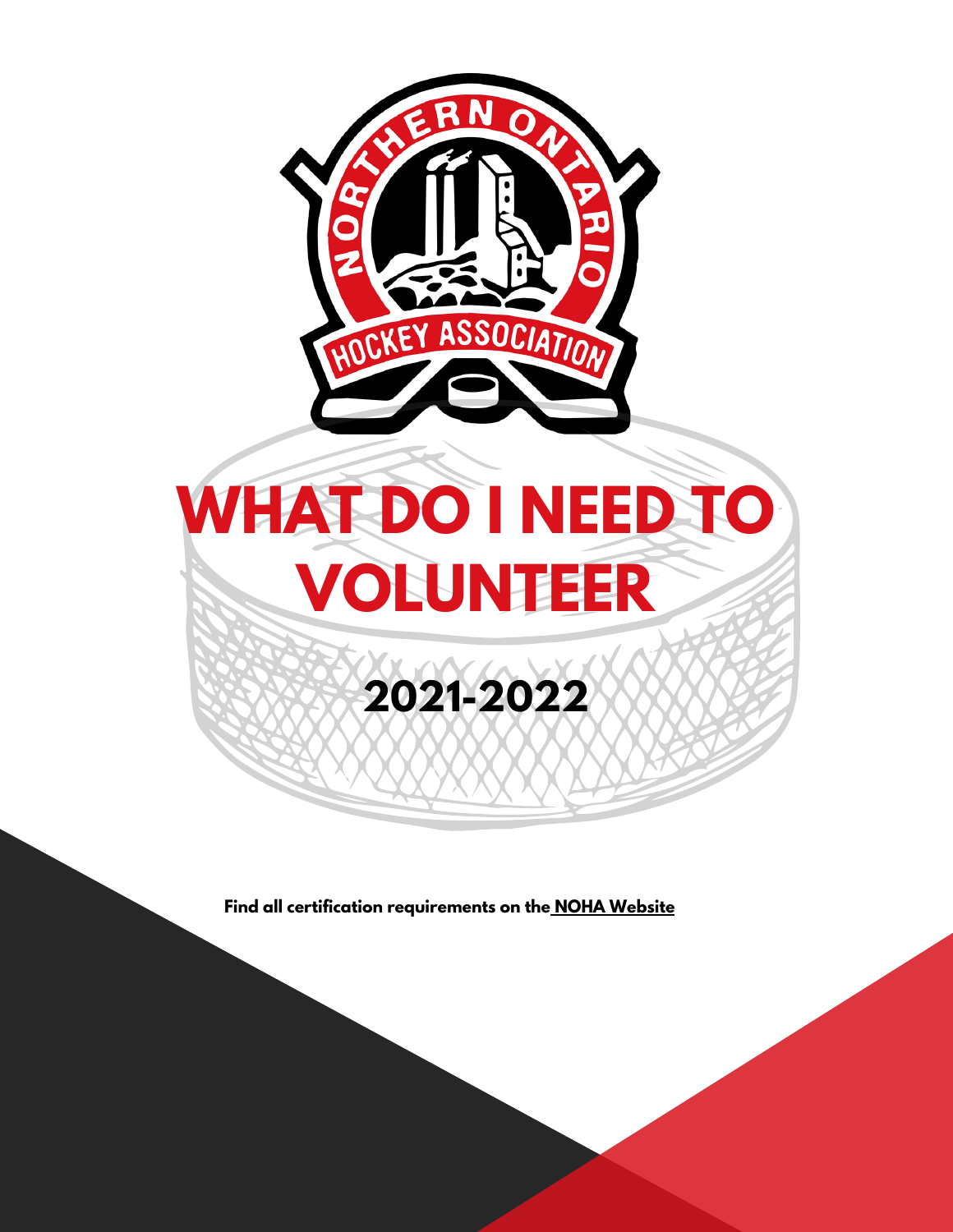# **What Do I Need To Volunteer**

**HOUSE [LEAGUE](#page-2-0)**





**Find all certification requirements on the NOHA [Website](http://noha-hockey.ca/)**

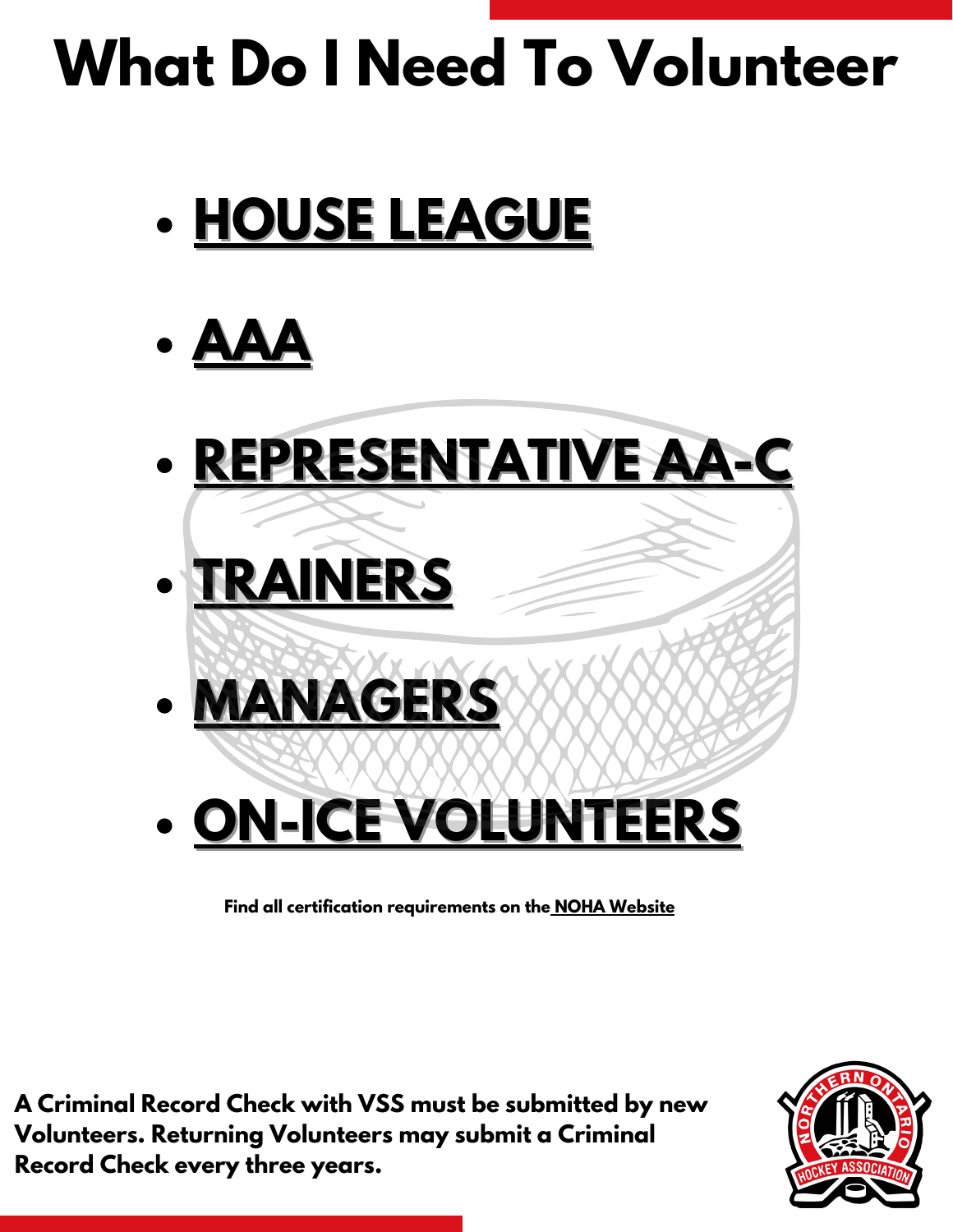## <span id="page-2-0"></span>**What Do I Need To... COACH**

#### **HOUSE LEAGUE**

**Click to go to clinics**



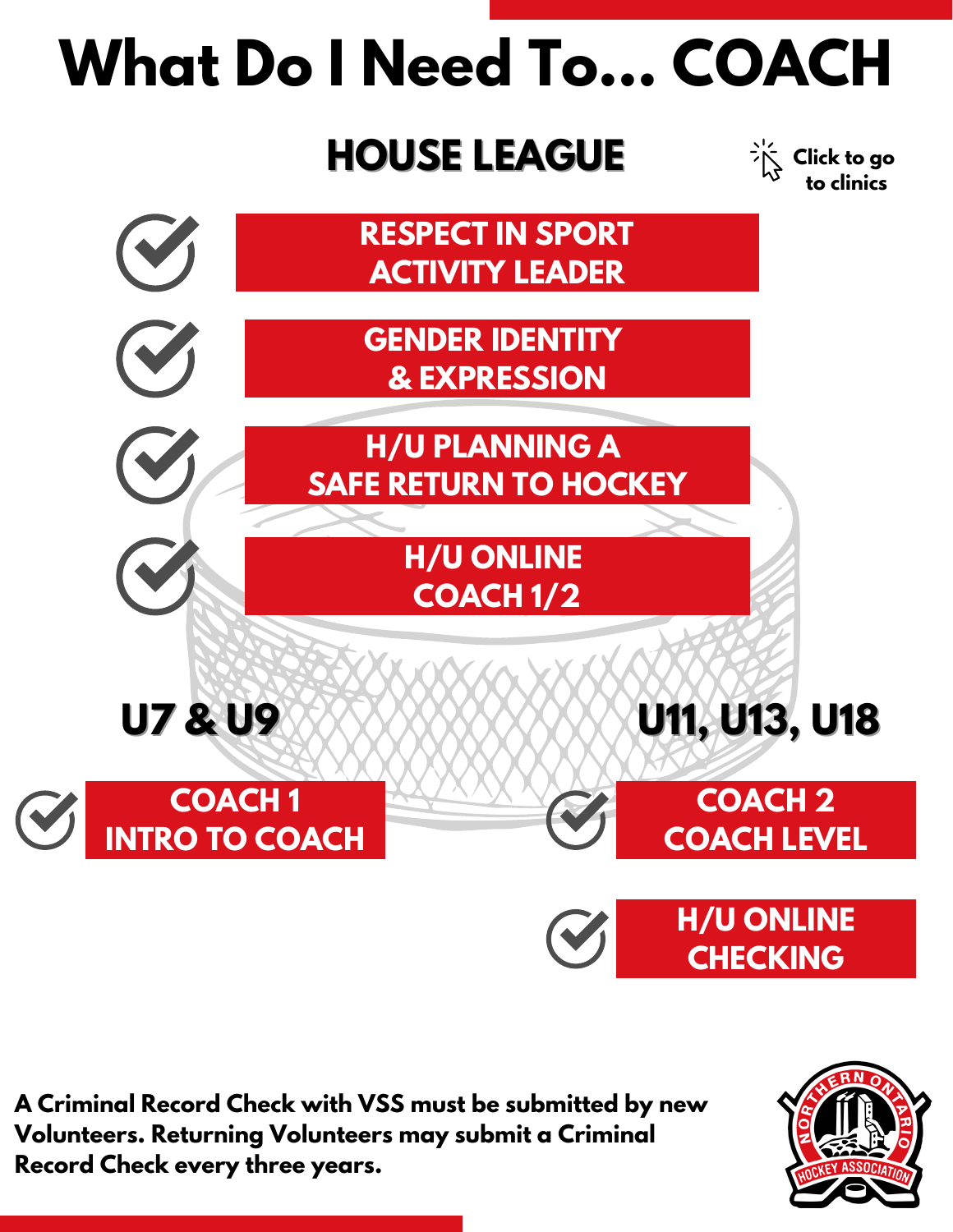### <span id="page-3-0"></span>**What Do I Need to... COACH**



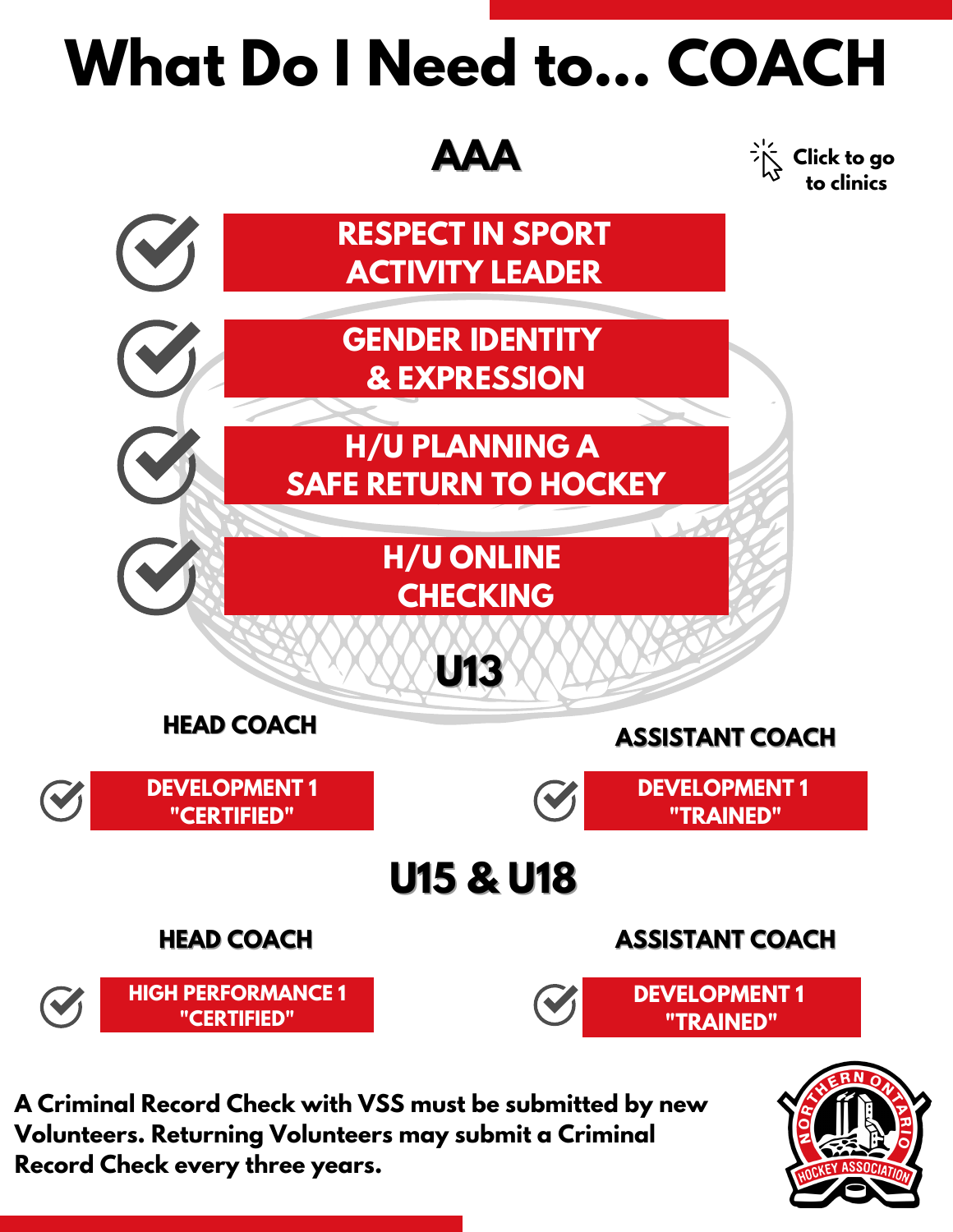## <span id="page-4-0"></span>**What Do I Need to... COACH**

#### **REPRESENTATIVE AA-C**